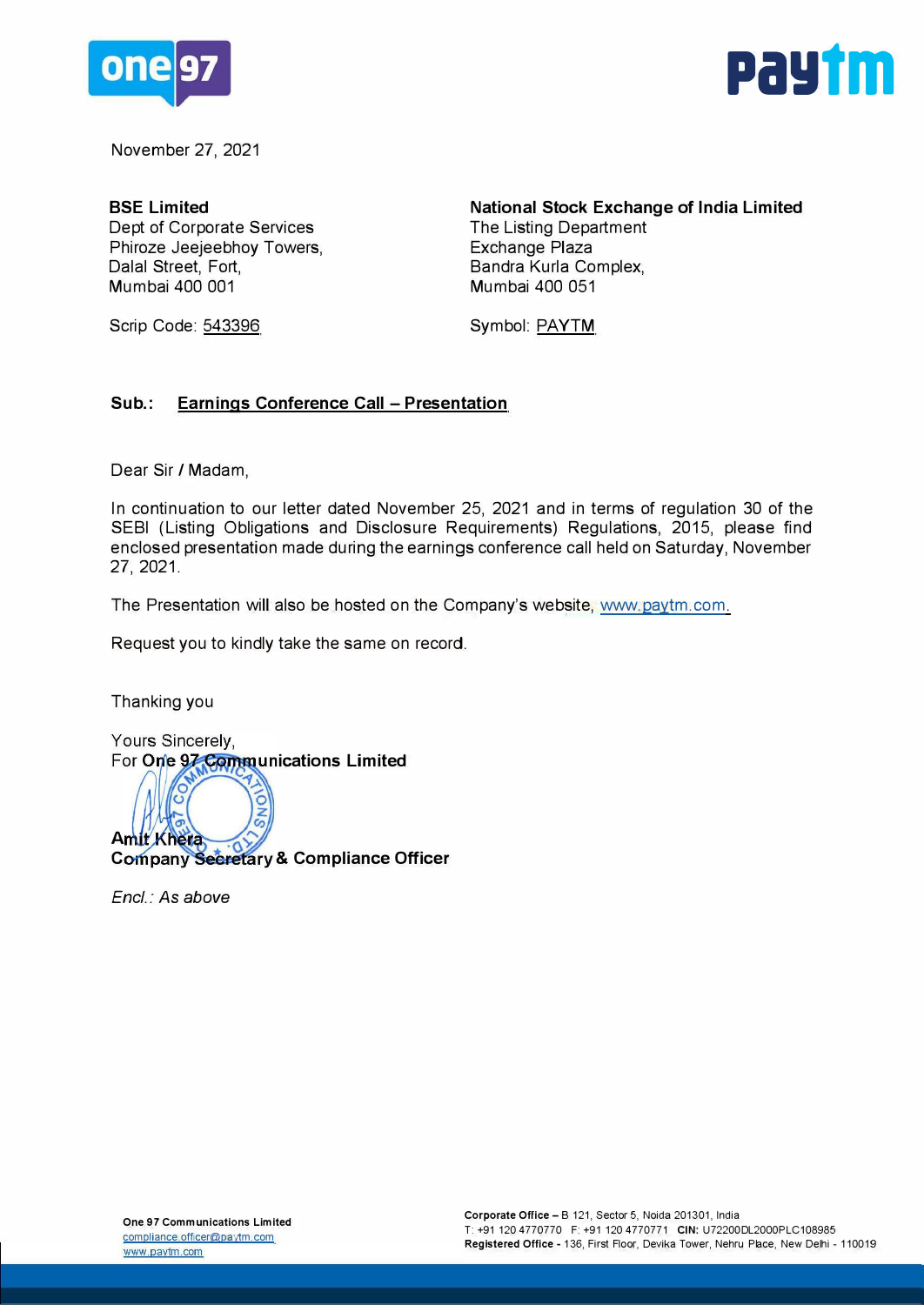

## **Earnings Presentation**



**Quarter Ending September 2021**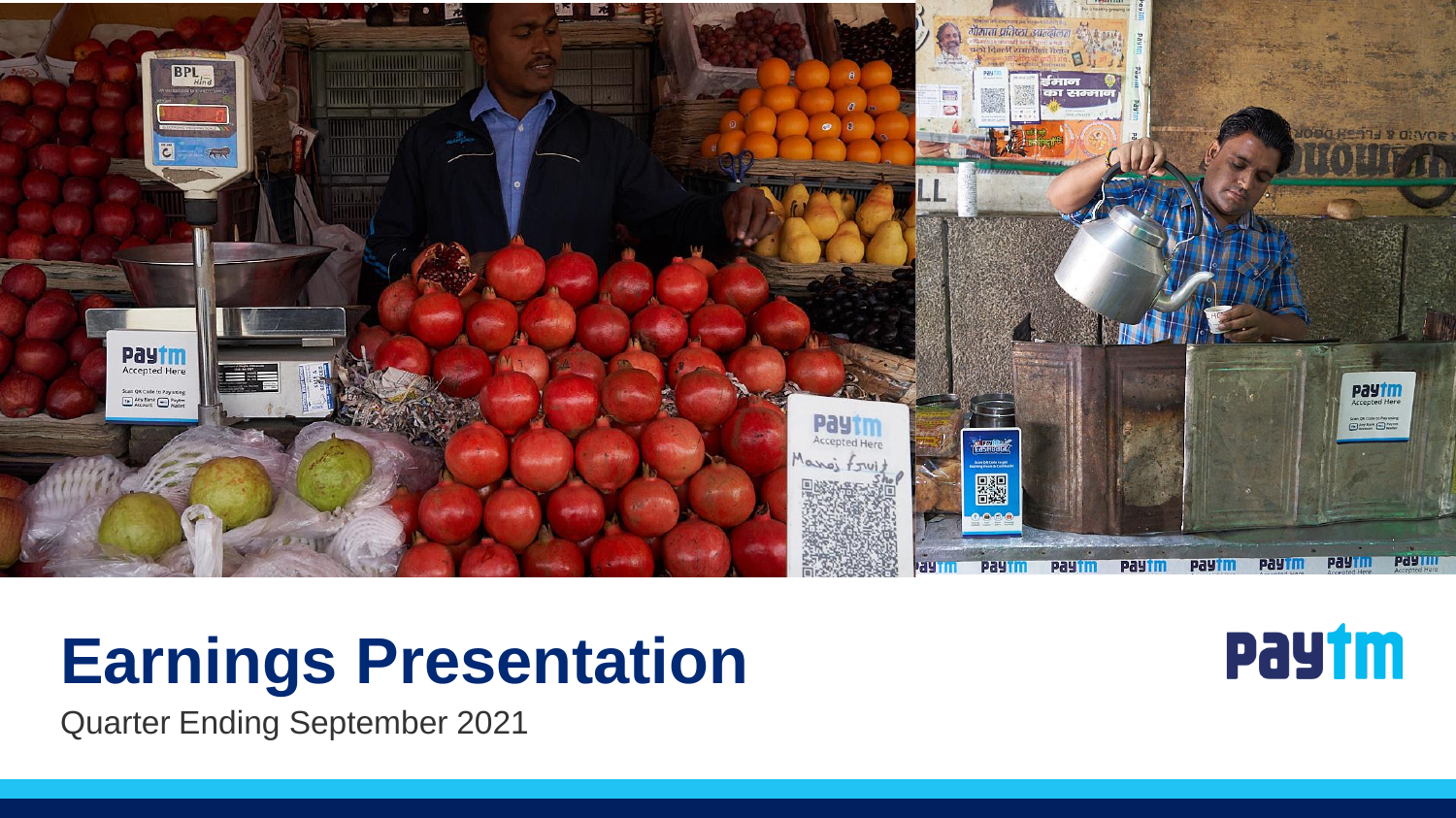#### **Disclaimer**

By attending the presentation or by reading the presentation slides you agree to be bound as follows:

This Presentation is prepared by One 97 Communications Limited ("Company") and is for information purposes only without regards to specific objectives, financial situations or needs of any -particular person and is not and nothing in it shall be construed as an invitation, offer, solicitation, recommendation or advertisement in respect of the purchase or sale of any securities of the Company or any affiliates in any jurisdiction or as an inducement to enter into investment activity and no part of it shall form the basis of or be relied upon in connection with any contract or commitment or investment decision whatsoever. This Presentation does not take into account, nor does it provide any tax, legal or investment advice or opinion regarding the specific investment objectives or financial situation of any person. Before acting on any information you should consider the appropriateness of the information having regard to these matters, and in particular, you should seek independent financial advice. This Presentation and its contents are confidential and proprietary to the Company and/or its affiliates and no part of it or its subject matter be used, reproduced, copied, distributed, shared, retransmitted, summarised or disseminated, directly or indirectly, to any other person or published in whole or in part for any purpose, in any manner whatsoever.

The information contained in this Presentation is a general background information of the Company and there is no representation that all information relating to the context has been taken care of in the Presentation. We do not assume responsibility to publicly amend, modify or revise any information contained in this Presentation on the basis of any subsequent development, information or events, or otherwise. This Presentation includes certain statements that are, or may be deemed to be, "forward-looking statements" and relate to the Company and its financial position, business strategy, events

and courses of action.

Forward-looking statements and financial projections are based on the opinions and estimates of management at the date the statements are made and are subject to a variety of risks and uncertainties and other factors that could cause actual events or results to differ materially from those anticipated in the forwardlooking statements and financial projections. Representative examples of factors that could affect the accuracy of forward looking statements include (without limitation) the condition of and changes in India's political and economic status, government policies, applicable laws, international and domestic events having a bearing on Company's business, and such other factors beyond our control.

Forward-looking statements and financial projections include, among other things, statements about: our expectations regarding our transaction volumes, expenses, sales and operations; our future merchant and consumer concentration; our anticipated cash needs, our estimates regarding our capital requirements, our need for additional financing; our ability to anticipate the future needs of our merchants and consumers; our plans for future products and enhancements of existing products; our future growth strategy and growth rate; our future intellectual property; and our anticipated trends and challenges in the markets in which we operate. Forward-looking statements are not guarantees of future performance including those relating to general business plans and strategy, future outlook and growth prospects, and future developments in its businesses and its competitive and regulatory environment. These forward-looking statements represent only the Company's current intentions, beliefs or expectations, and no representation, warranty or undertaking, express or implied, is made or assurance given that such statements, views, projections or forecasts in the Presentation, if any, are correct or that any objectives specified herein will be achieved.



We, or any of our affiliates, shareholders, directors, employees, or advisors, as such, make no representations or warranties, express or implied, as to, and do not accept any responsibility or liability with respect to, the fairness, accuracy, completeness or correctness of any information or opinions contained herein and accept no liability whatsoever for any loss, howsoever, arising from any use or reliance on this Presentation or its contents or otherwise arising in connection therewith. The information contained herein is subject to change without any obligation to notify any person of such revisions or change and past performance is not indicative of future results.

This document has not been and will not be reviewed or approved by a regulatory authority in India or by any stock exchange in India. No rights or obligations of any nature are created or shall be deemed to be created by the contents of this Presentation.

#### Use of Operating Metrics

The operating metrics reported in this Presentation are calculated using internal Company data based on the activity of our merchants, consumers and other participants in our ecosystem. While these numbers are based on what we believe to be reasonable estimates of engagement, for the applicable period of measurement, there are inherent challenges in measuring usage across our large online, offline, in-store and mobile presence. The methodologies used to measure these metrics require significant judgment and are also susceptible to algorithm or other technical errors. We regularly review our processes for calculating these metrics, and from time to time we may discover inaccuracies in our metrics or may make adjustments to improve their accuracy, which can result in adjustments to previously disclosed metrics. In addition, our metrics will differ from estimates published by third parties due to differences in methodology.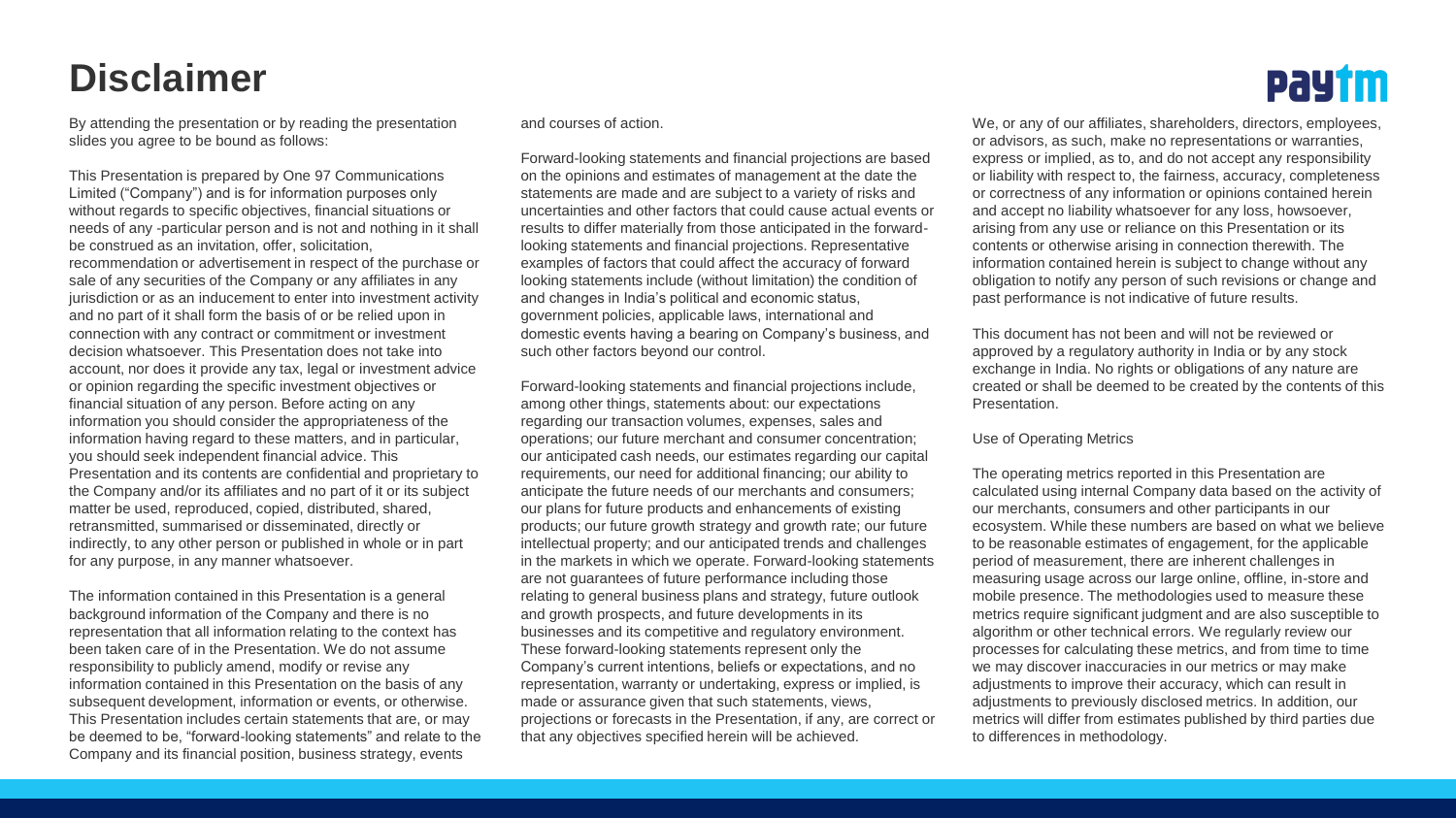



## **To bring Half-a-Billion Indians to the Mainstream Economy through Technology-led Financial Services**

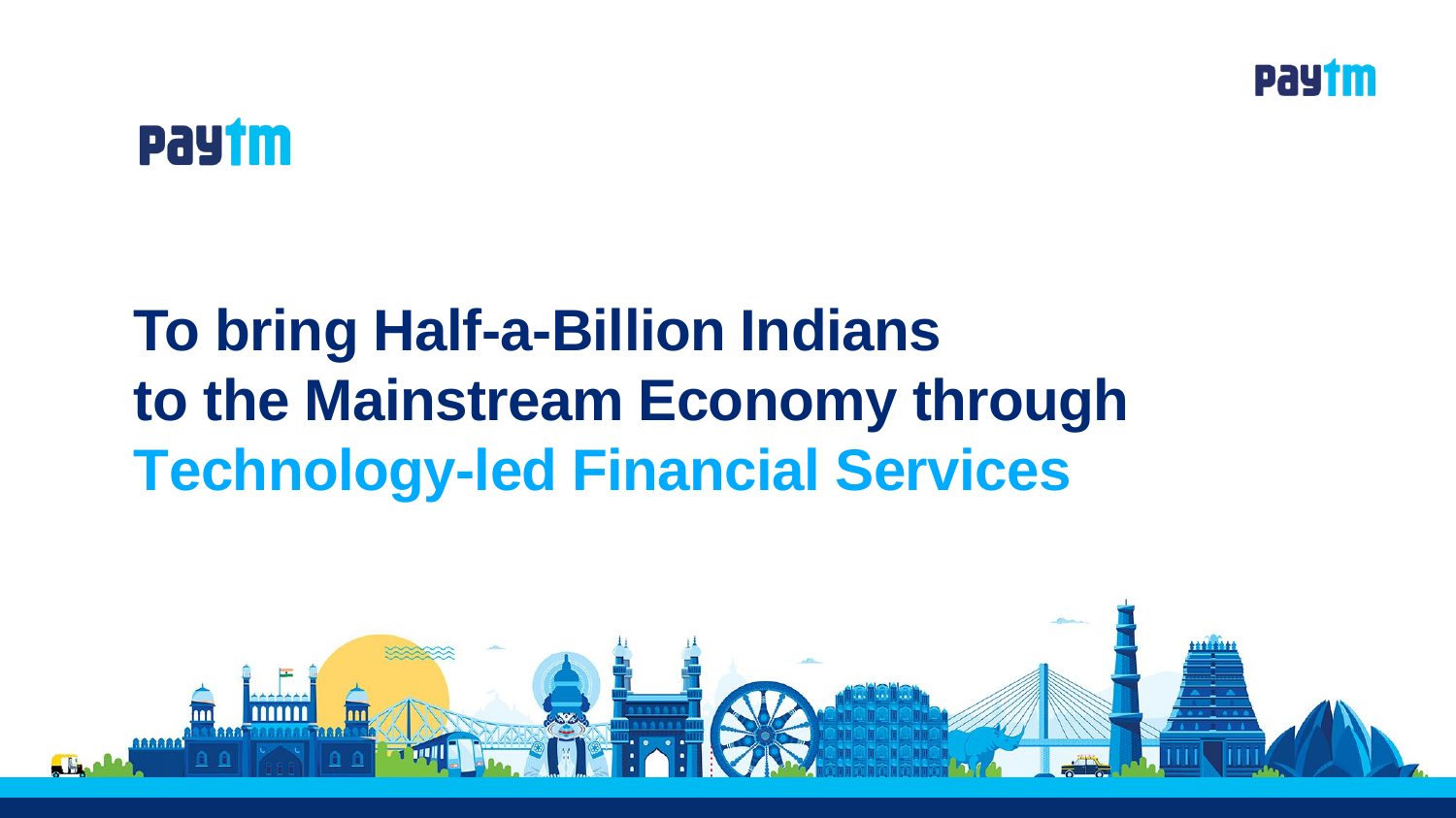### **Q2 FY 2022 in numbers**



| Revenue from<br><b>Operations</b> | ₹ 10.9 Bn  | $+64\%$ y-o-y                           | Driven by 52% growth in non-UPI GMV<br>Consecutive quarters of 60%+ revenue growth<br>$y$ -O- $y$                                                        |
|-----------------------------------|------------|-----------------------------------------|----------------------------------------------------------------------------------------------------------------------------------------------------------|
| <b>Contribution Profit</b>        | ₹ 2.6 Bn   | +592% y-o-y                             | Large growth in Contribution Profit (Margin<br>increased from 5.7% in Q2 FY 21 to 24.0% in<br>Q2 FY 22)                                                  |
| <b>EBITDA</b>                     | ₹ (4.3) Bn | Margin of (39%) vs<br>(64%) in Q2 FY 21 | Reduction in Indirect Costs as a percent of<br>revenues from 70% to 63%<br>Along with increased investments in<br>technology and merchant base expansion |
| <b>GMV</b>                        | ₹ 2.0 Tn   | $+107\%$ y-o-y                          | Users and merchants growing on the platform<br>with increased engagement                                                                                 |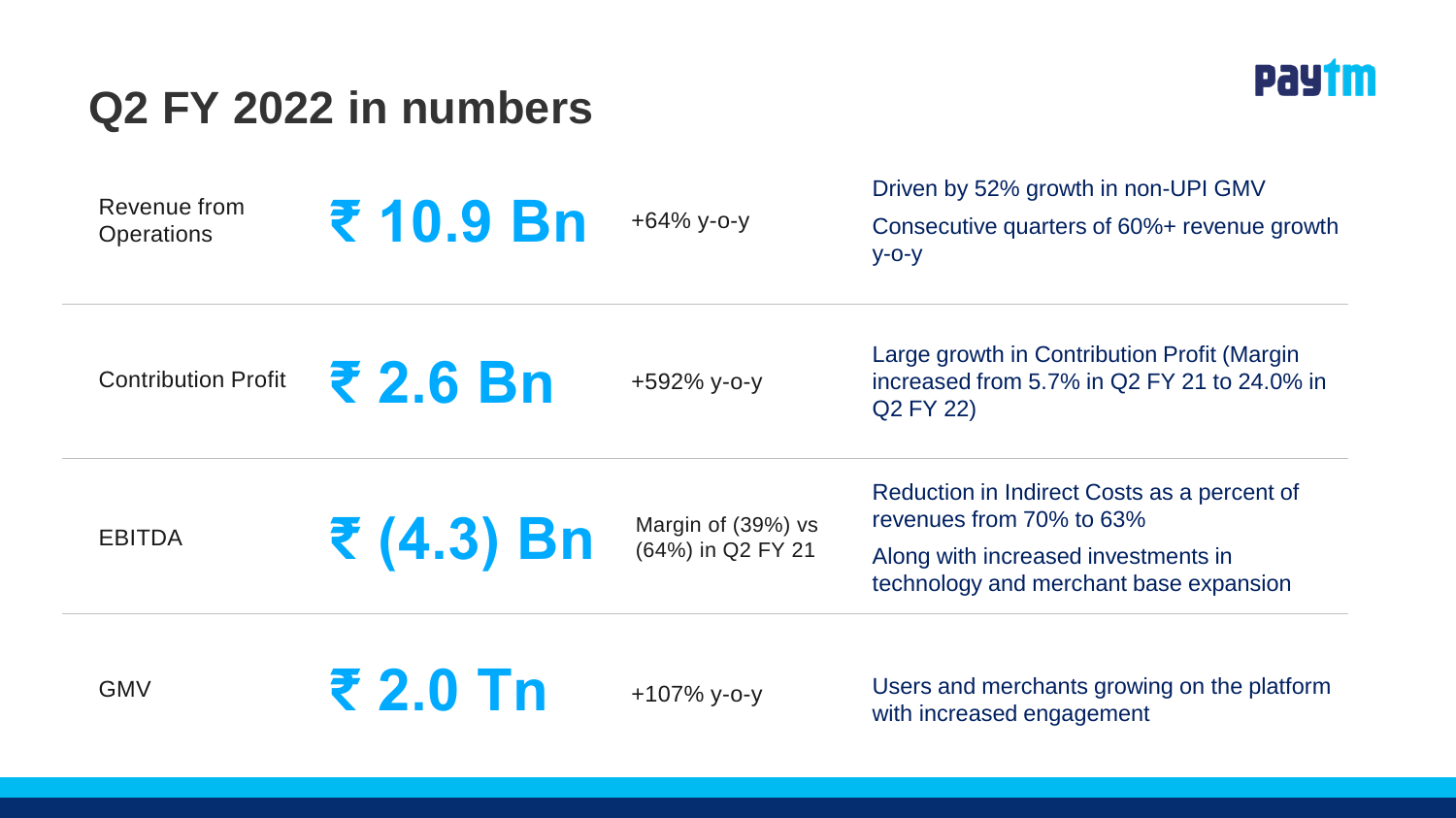## **Continued momentum in Revenue growth, up 64% y-o-y**

In INR Bn



#### **Payment and Financial services revenue grew by 69% y-o-y**

PaYtm

- Driven by 52% y-o-y growth in non-UPI GMV
- Increase in revenue from Financial Services and Others (growth of over 3 times y-o-y)
- Acceleration of device deployment

**Commerce and Cloud services grew 47% y-o-y**

- Rapid growth in advertising revenue
- Continued recovery in commerce businesses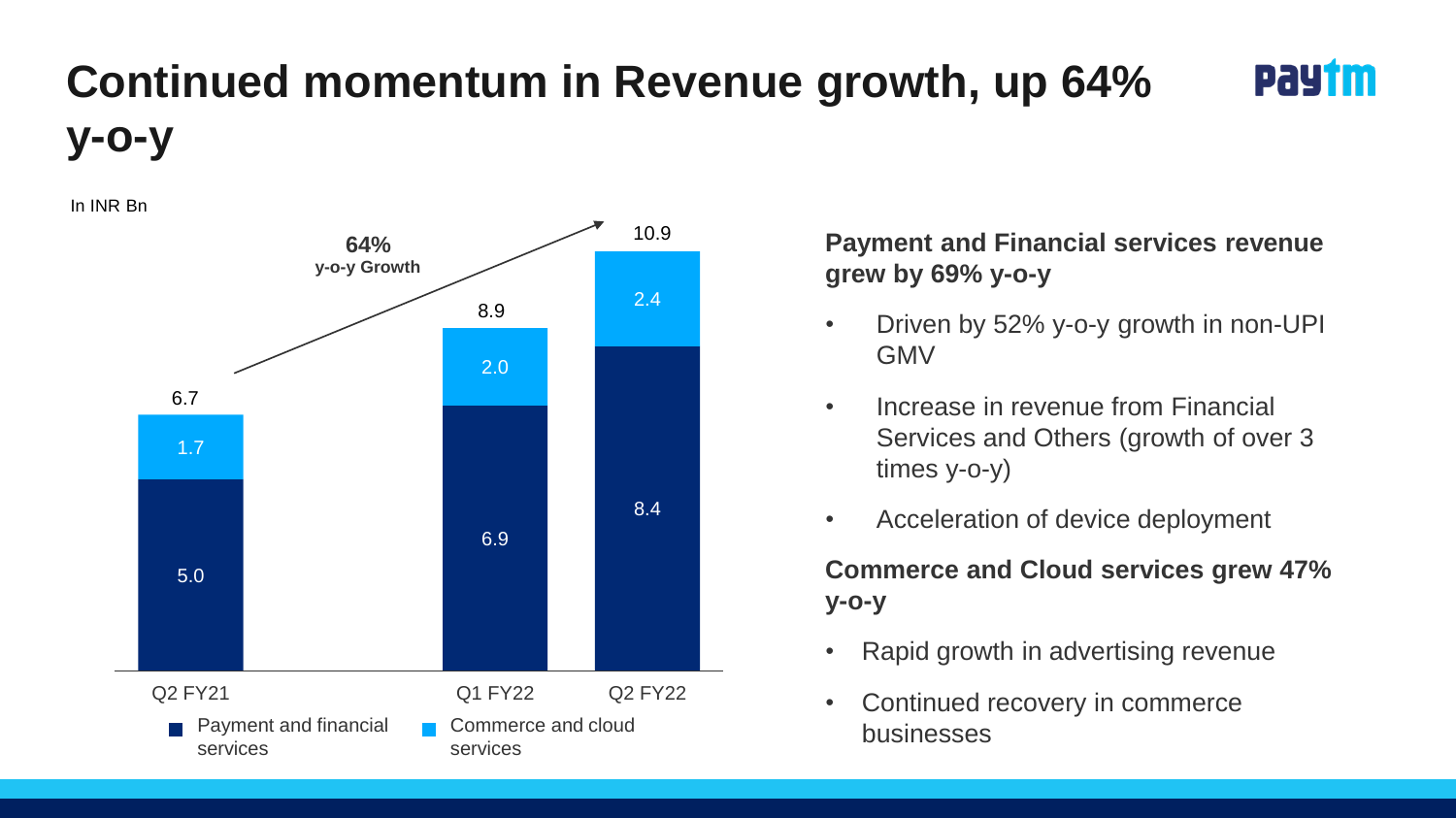#### **GMV growth accelerated to 107% y-o-y in Q2 FY 22** PaYtm

In INR Bn



- Non UPI GMV grew 52% y-o-y
- Merchants that did not pay any MDR for payments, generated subscription and merchant lending revenues of over INR 550 million in Q2 FY 22 (around 5% of revenues from operations)
- GMV growth accelerating in Q3 FY 22, with strong performance in festive season

Notes:

1.Gross Merchandise Value (GMV) is defined as the rupee value of total payments made to merchants through transactions on our app, through Paytm Payment Instruments or through our payment solutions, over a period. It excludes any consumer-to-consumer payment service such as money transfers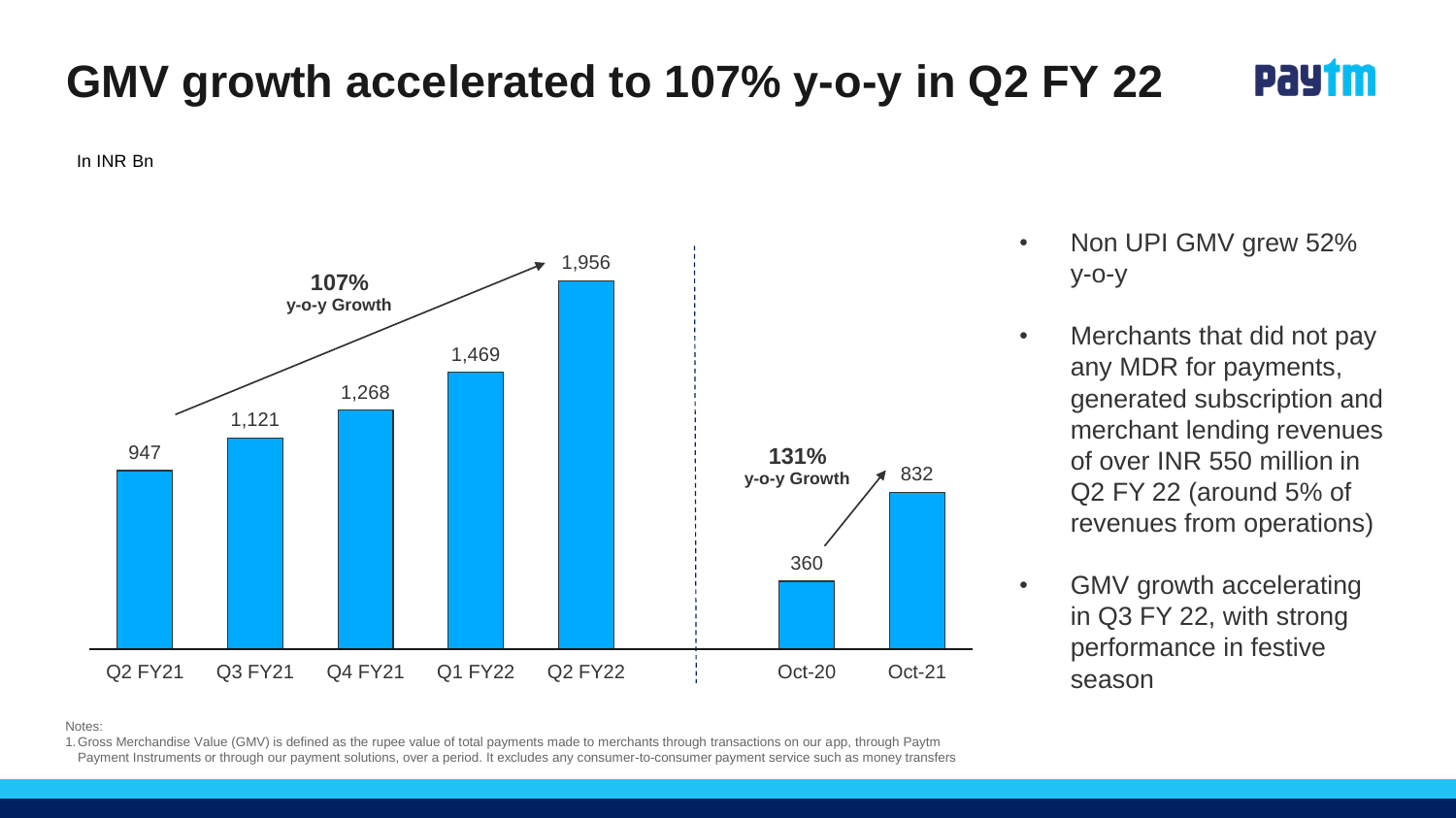### **Monthly Transacting Users grew 33% y-o-y**



In Mn



- Increase in MTU over last 12 months of 14.4 million
- Engagement on platform: 55% y-o-y growth in average GMV per MTU
- Marketing expenses is flat at 9% of Revenues y-o-y

**Notes:** 

user

1.Monthly Transacting Users are Unique users with at least one successful transaction in a particular calendar month. Quarterly figures are average for the period 2.Marketing expenses is Marketing and Promotional expenses excluding Promotional Cashback and incentives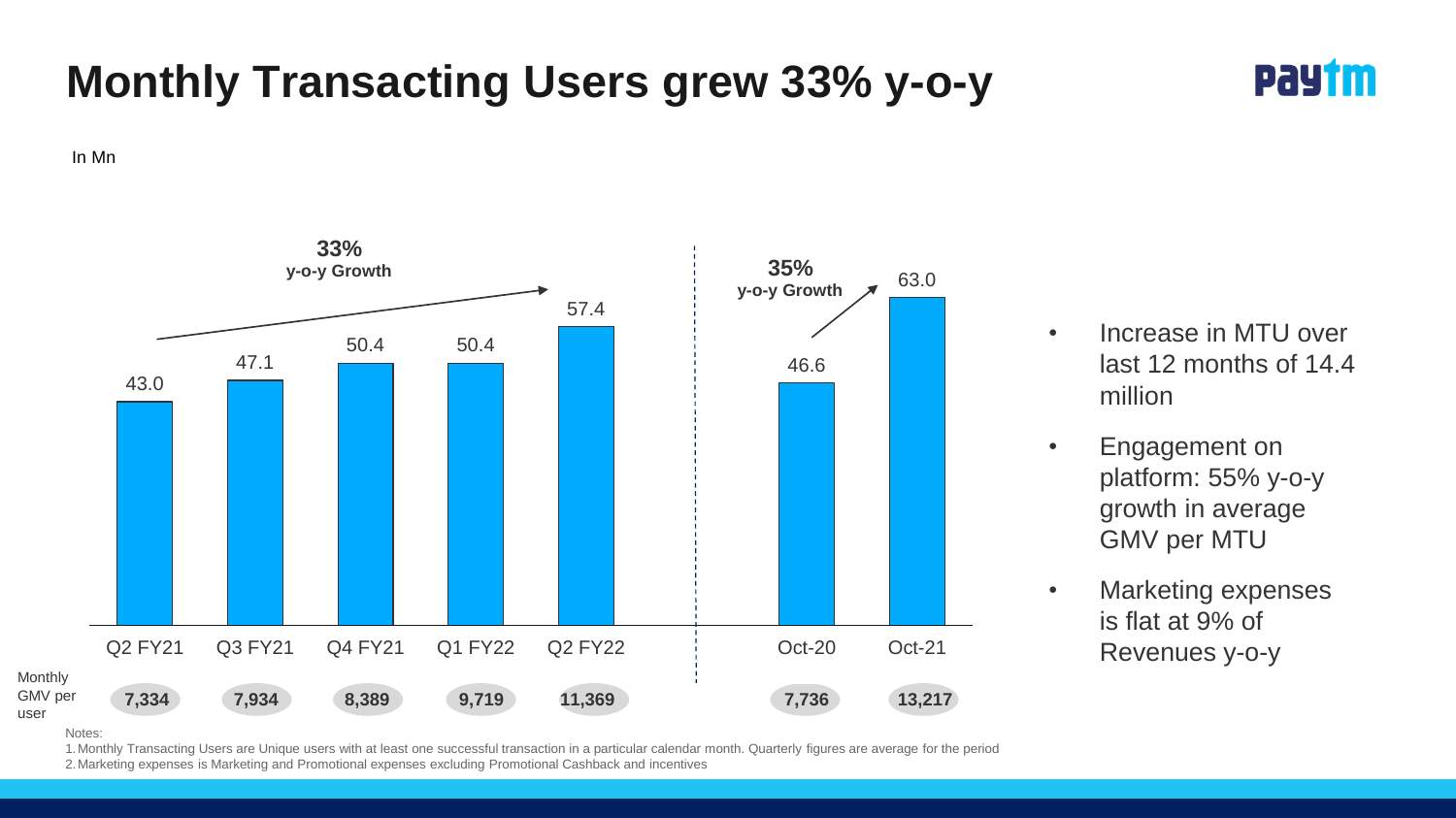### **Devices merchant base expanded by 1 mn in the last 12 months**



• Device merchants continue to show higher retention and higher average spends

PaYtm

- 4% of device merchants have already taken a loan through our platform
- Recently announced bank partnerships for POS
- Stronger momentum in LFR market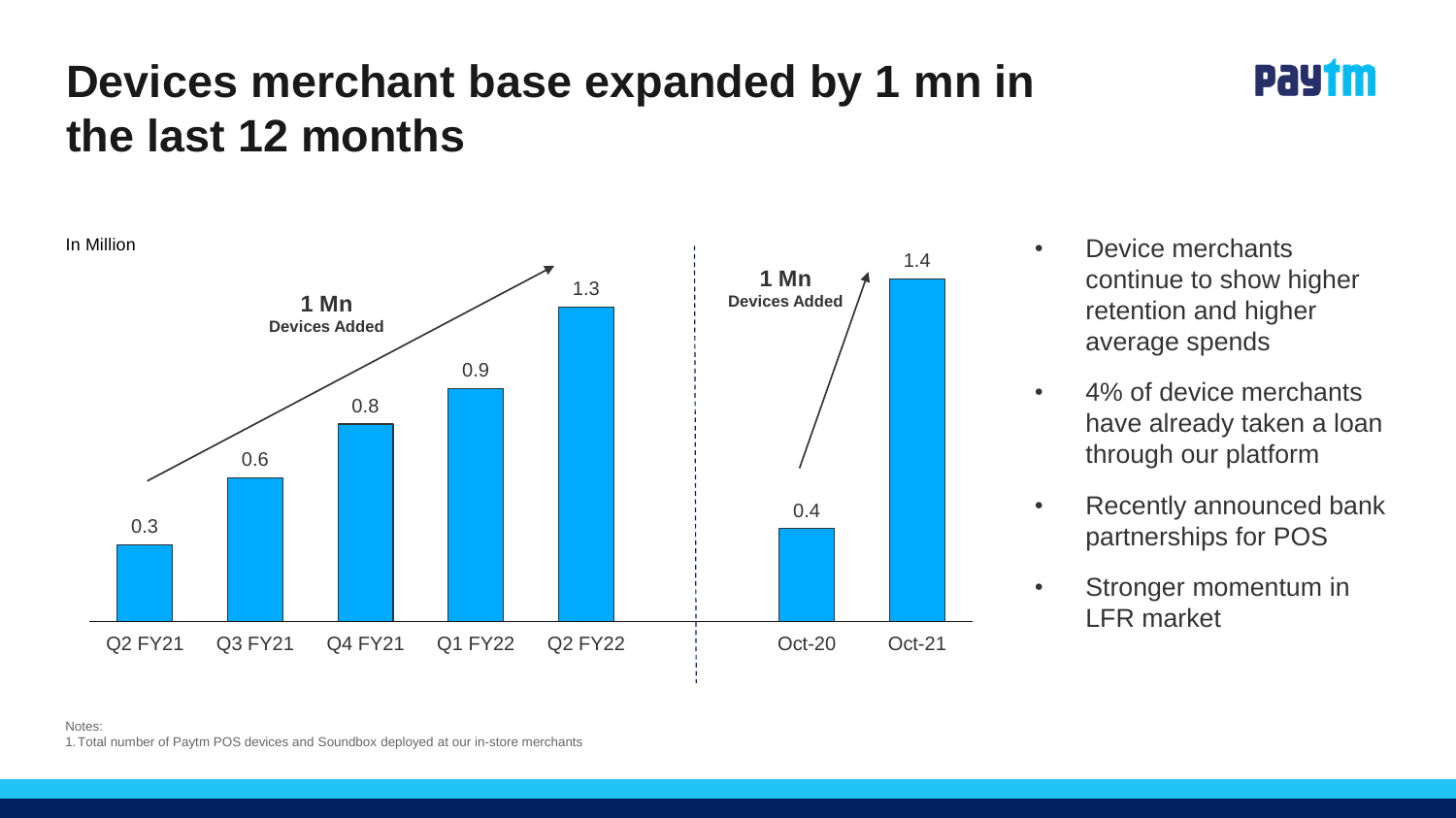### **Value of loans disbursed through Paytm reached \$1 bn annualised in Oct-21**



#### **Performance**

• 714% growth y-o-y in number of loans disbursed in Q2 FY 22

PaYtm

- 499% growth y-o-y in value of loans disbursed
- 3 times growth y-o-y in Financial Services and Others revenue

#### **Highlights**

- Fully digital journey for all products
- Tier 1 partners only: Large Banks and NBFCs

Notes:

1.Sum of Personal Loans, Merchant Loans and Postpaid Loans disbursed by our financial institution partners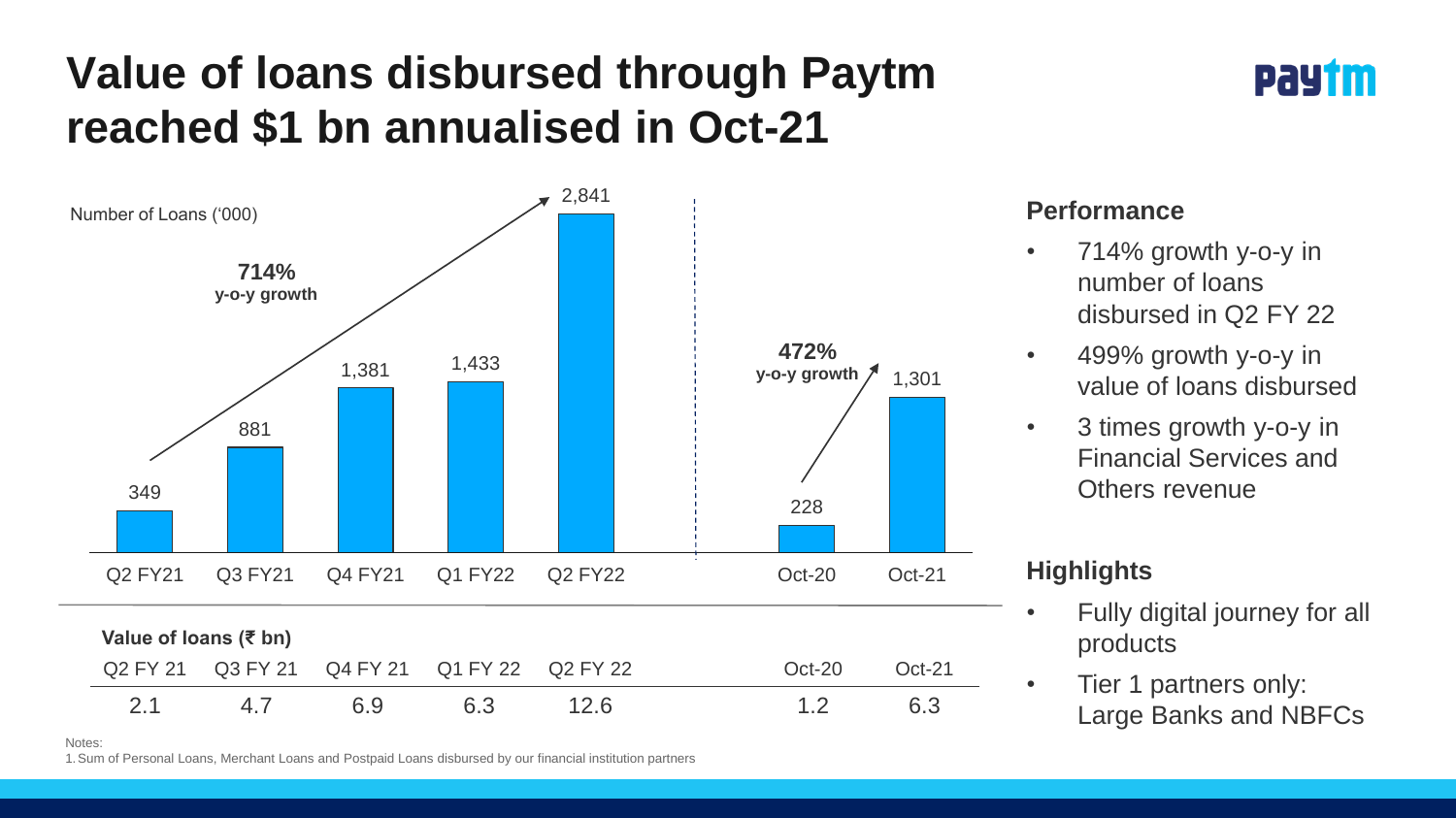## **Contribution Profit margin growth of 592% y-o-y**

PaYtm

In INR Bn



- H1 FY 2022 Contribution Profit of ₹5.0 billion<sup>2</sup> has exceeded full FY 2021 Contribution Profit of ₹3.6 billion
- High margin monetization kicking in at scale (Lending, advertising)
- PG cost reduced from 0.52% of GMV to 0.34% of GMV y-o-y

Notes:

1.Contribution margin is the percentage margin derived by dividing contribution profit by revenue from operations.

2. The contribution profit and contribution margin of the first quarter of FY 2022 excludes ₹110 million of activity based benefit which is non-recurring (mentioned on page 423 of prospectus)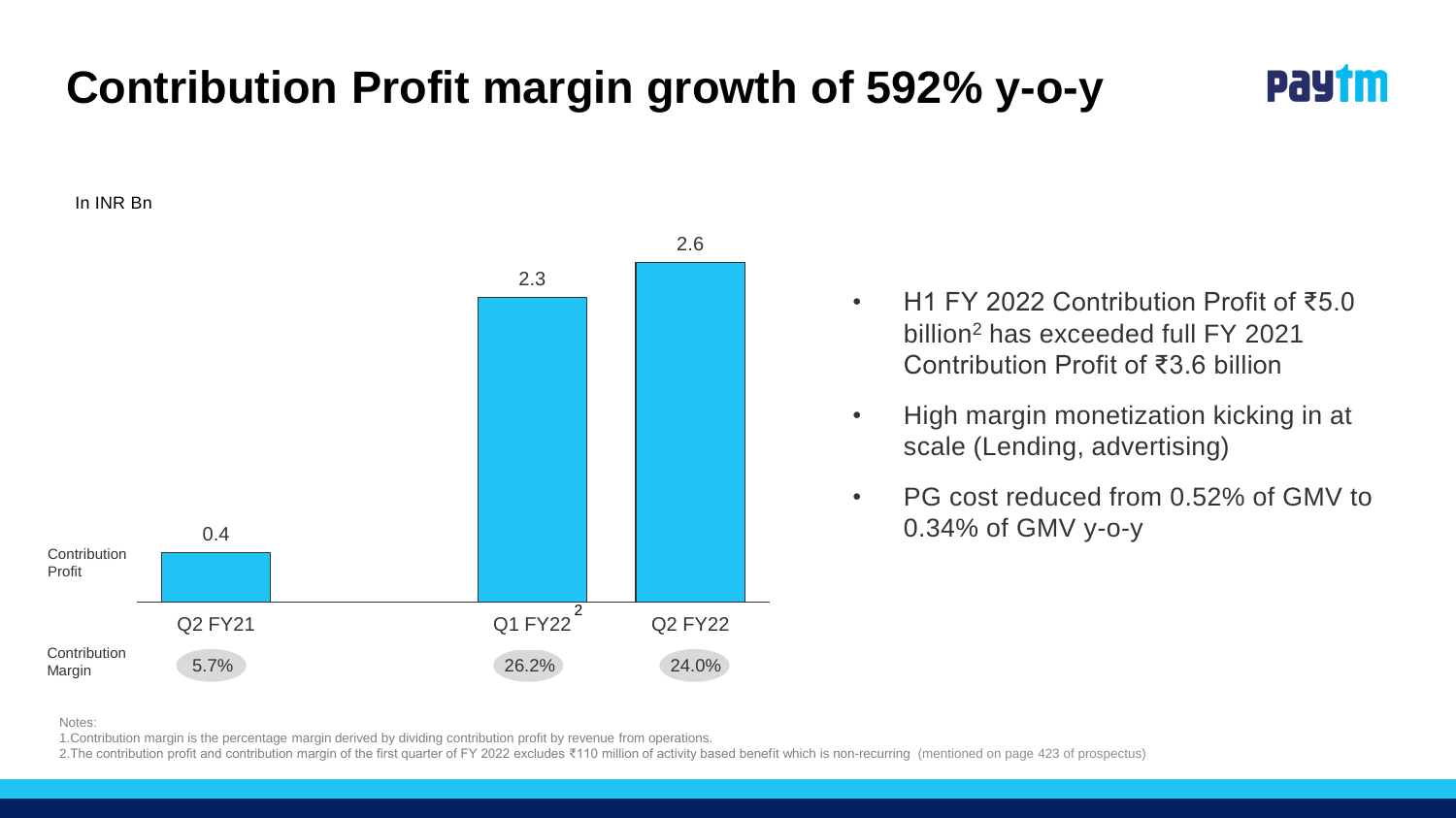### **Indirect expenses (% of Revenues) reducing along with investments in People, Marketing and Technology**

![](_page_11_Figure_1.jpeg)

![](_page_11_Figure_2.jpeg)

- Marketing costs maintained at 9% of revenues (same as last year), even as we have increased MTU by 14.4 mn in last 12 months
- Employee expenses are lower as a % of revenues than last year, even as we invest more in technology and merchant (and devices) growth

Notes:

1.Marketing and promotional expense excluding Promotional cashbacks and incentives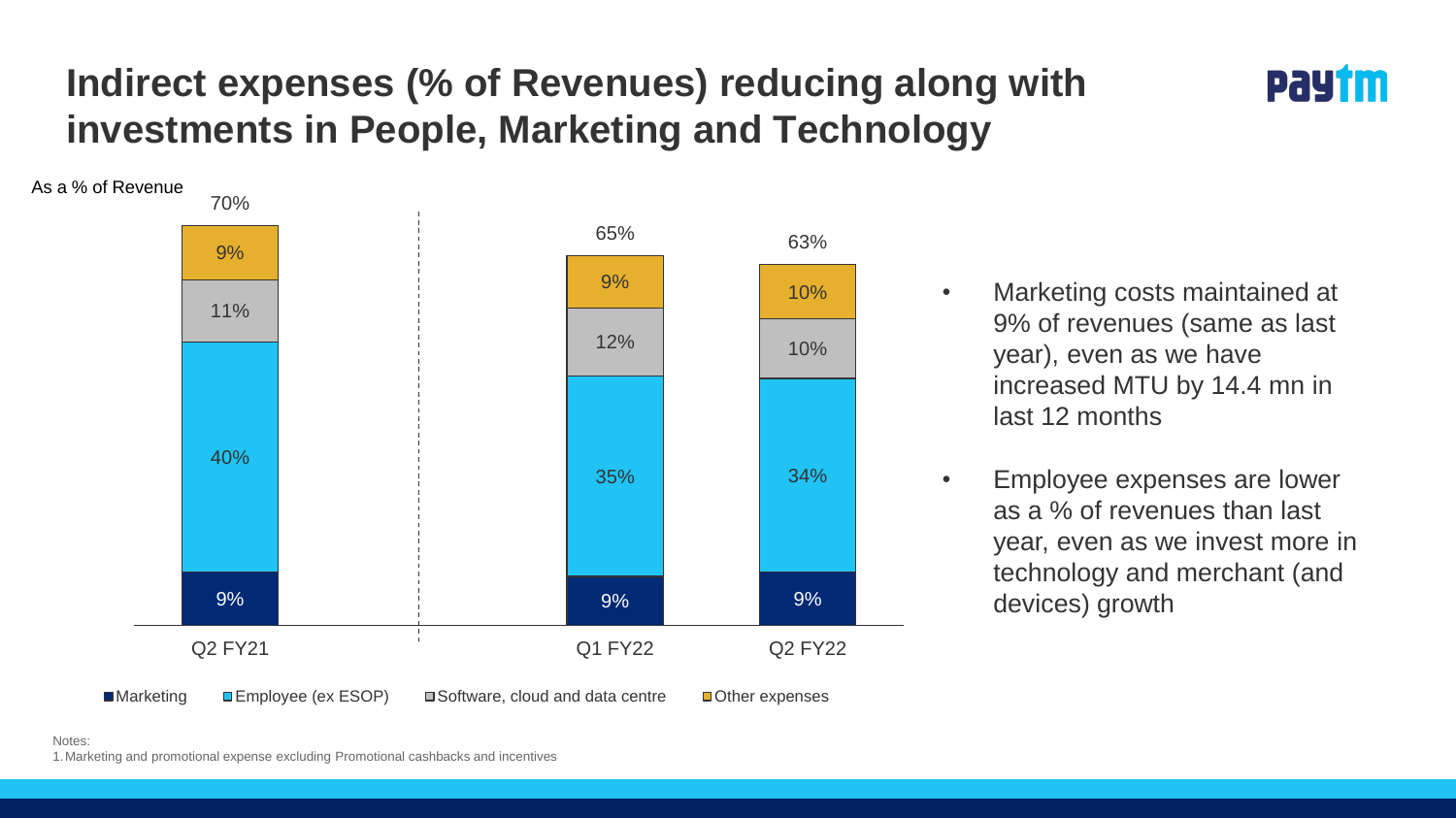### **Payment and Financial Services Revenue grew 69% y-o-y with 52% y-o-y increase in non-UPI payment volumes**

![](_page_12_Picture_1.jpeg)

![](_page_12_Figure_3.jpeg)

#### In INR Bn **Payment services to Consumers (up 54% y-o-y)**

• Driven primarily by increase in non-UPI payment usage on our consumer platform

#### **Payment services to Merchants (up 64% y-o-y)**

• Growth in non-UPI GMV with payment gateway and devices merchants - INR 16 Bn of run-rate revenues (>\$200m run-rate)

#### **Financial Services and Others (up 250% y-o-y)**

• Grew from 4% of total revenues in Q2 FY 21 to 8% in Q2 FY 22 due to growth in Lending and Wealth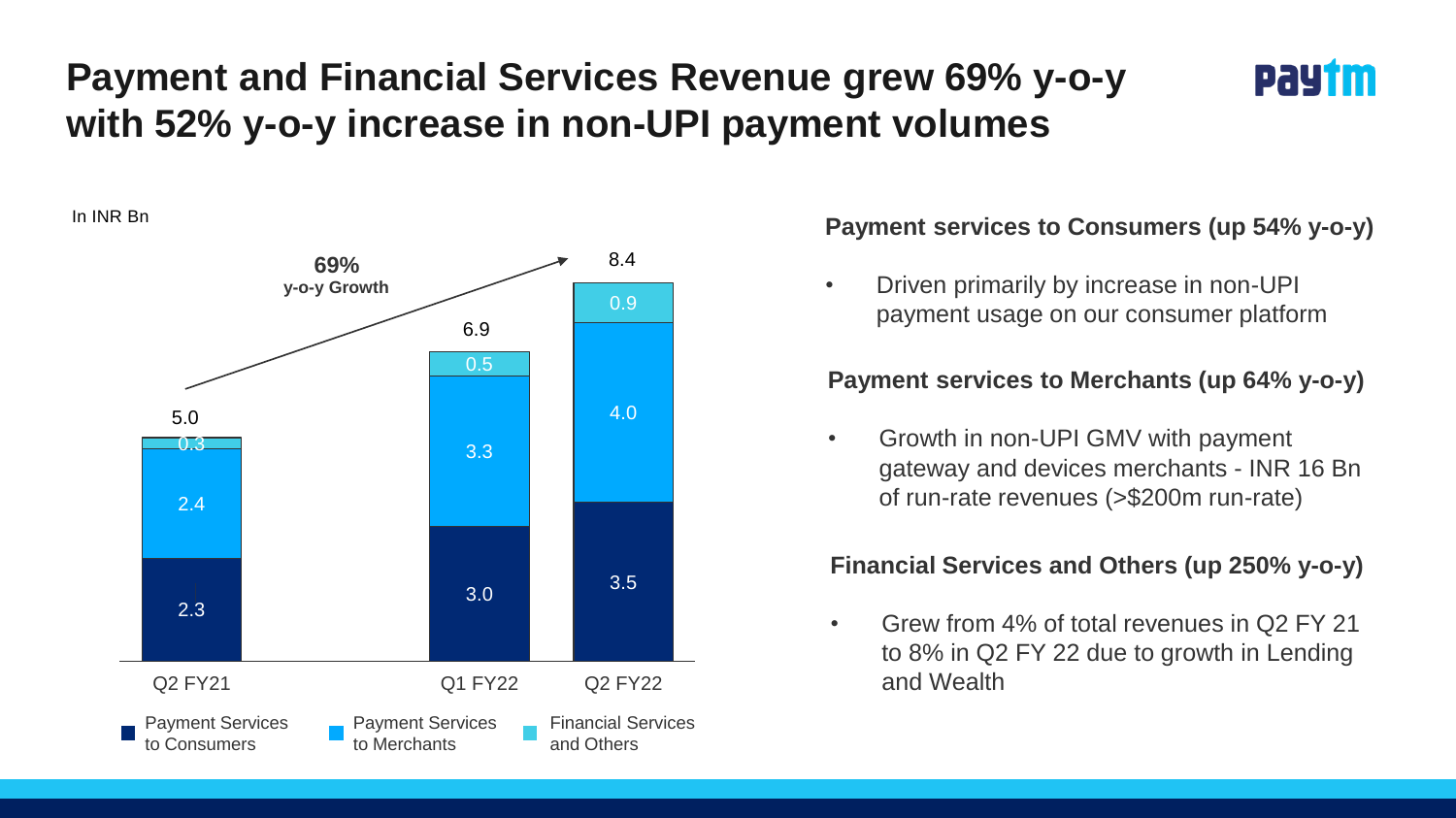### **Commerce and Cloud Services Revenue grew 47% y-o-y with continued recovery in Commerce**

![](_page_13_Figure_1.jpeg)

• Cloud: Rapid growth in advertising revenue

PaYtm

• Commerce: Continued recovery in ticketing revenues from the dip due to 2nd COVID wave in Q1 FY 22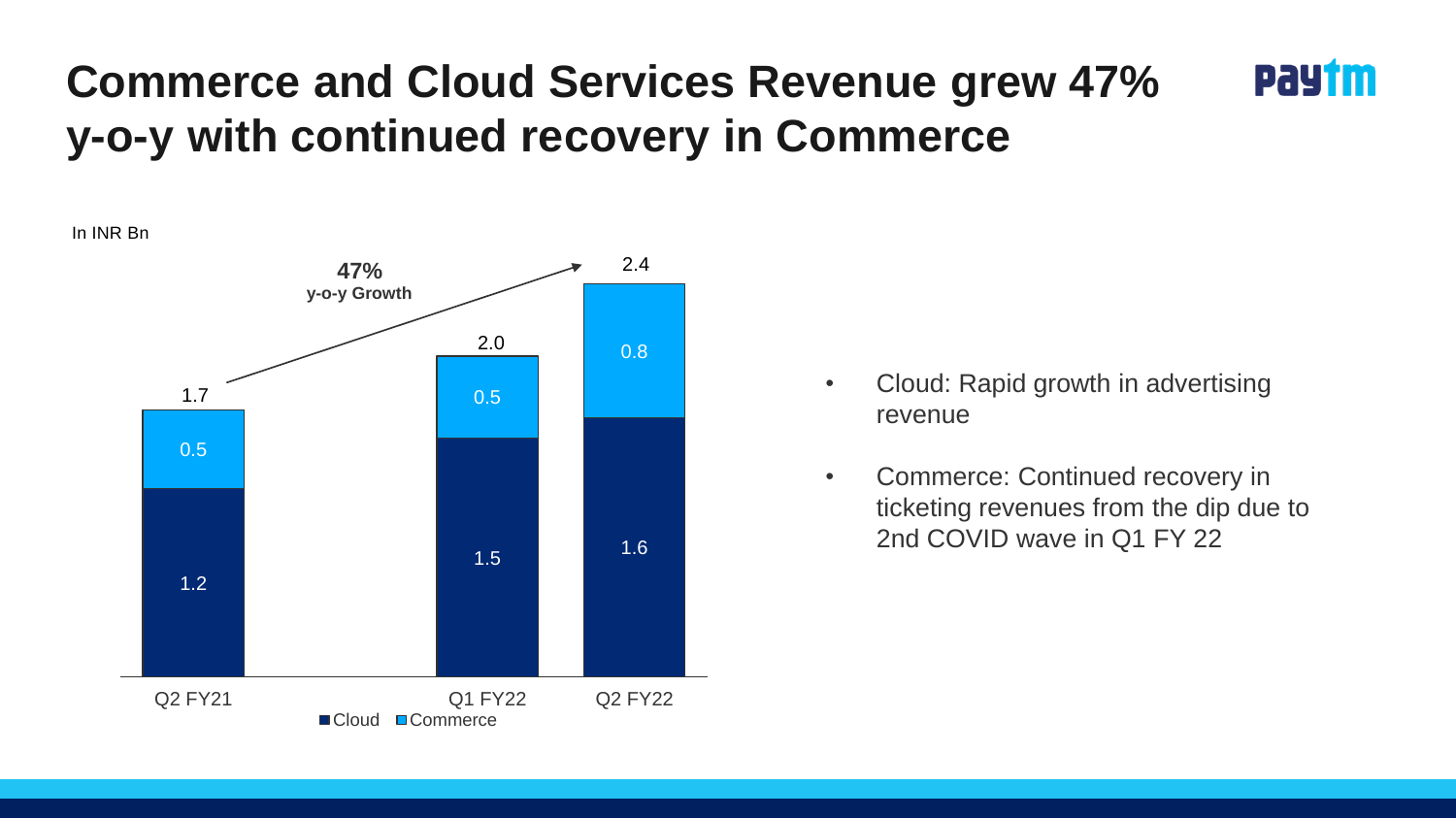### **Summary of Key Trends**

![](_page_14_Picture_1.jpeg)

#### **Trends in our Businesses Trends in our Businesses Accord Performance**

- Growth of Payments revenues and profitability due to growth of payment volumes from non-UPI instruments (including Paytm Payment Instruments) and payment services to merchants
- Recovery of high-margin commerce business, and growth of Cloud due to ramp up of advertising
- Increase of Financial Services revenues driven by huge ramp up in Lending

## **Trends in our Operating and**

- Efficiently increase users, merchants and GMV
- Strong momentum in revenue growth to continue; 64% growth y-o-y in Q2 FY 2022
- Step Jump in Contribution Margin achieved, with clear trends towards continued y-o-y improvements
- Indirect Expenses as a % of Revenues is going down
- Well funded for growth opportunities ahead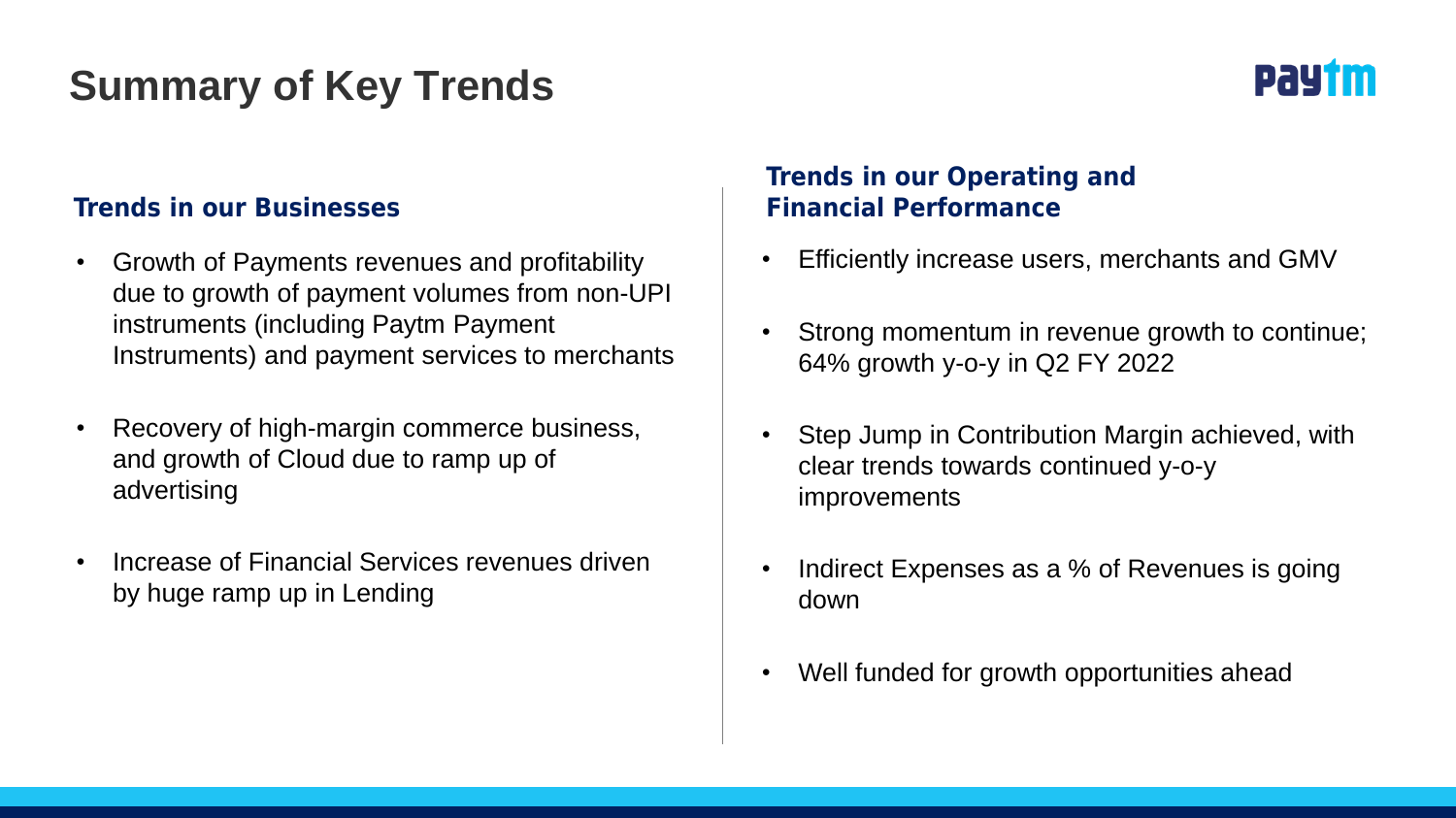![](_page_15_Picture_0.jpeg)

# **Thank you**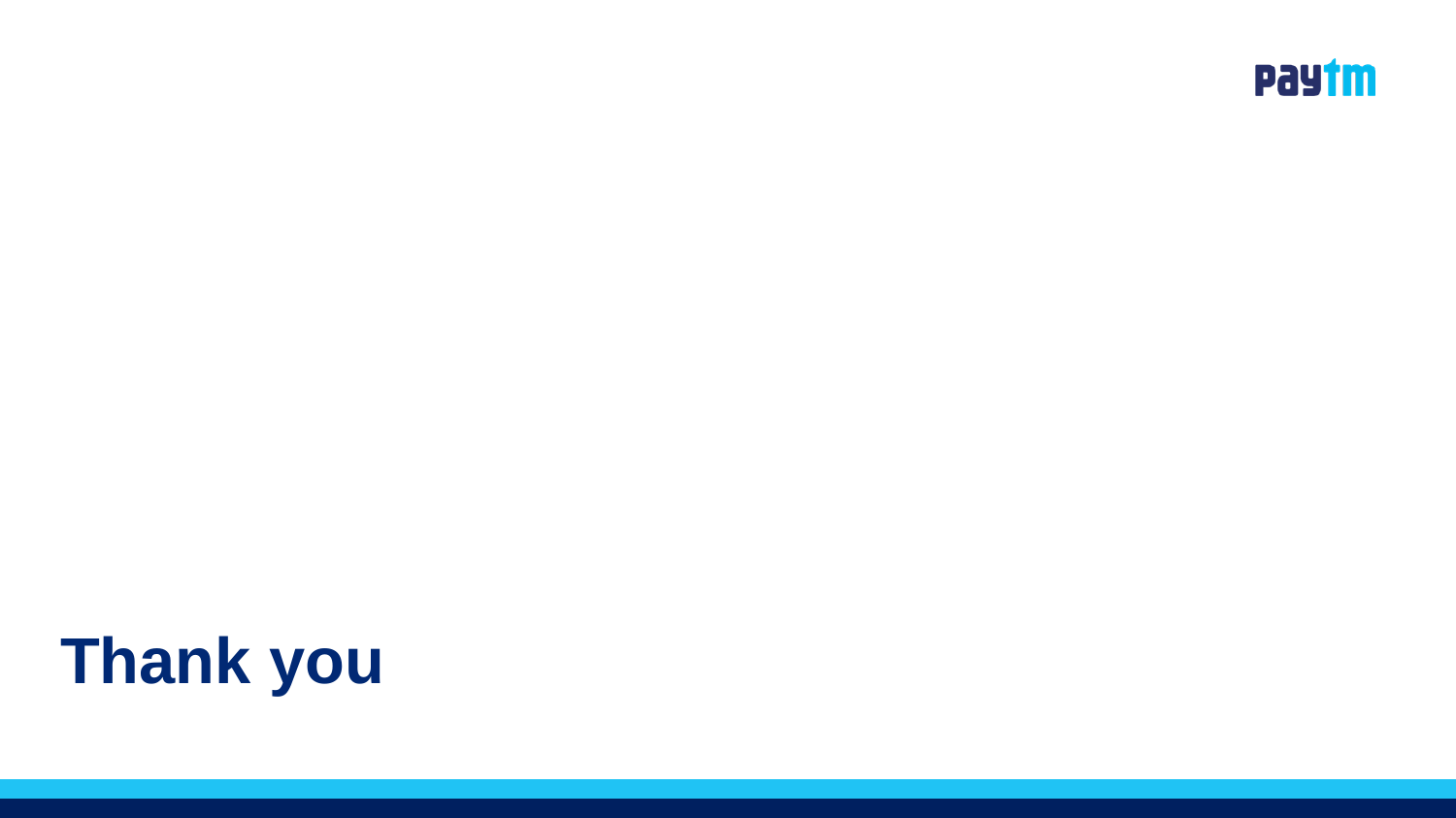![](_page_16_Picture_0.jpeg)

## **Annexure**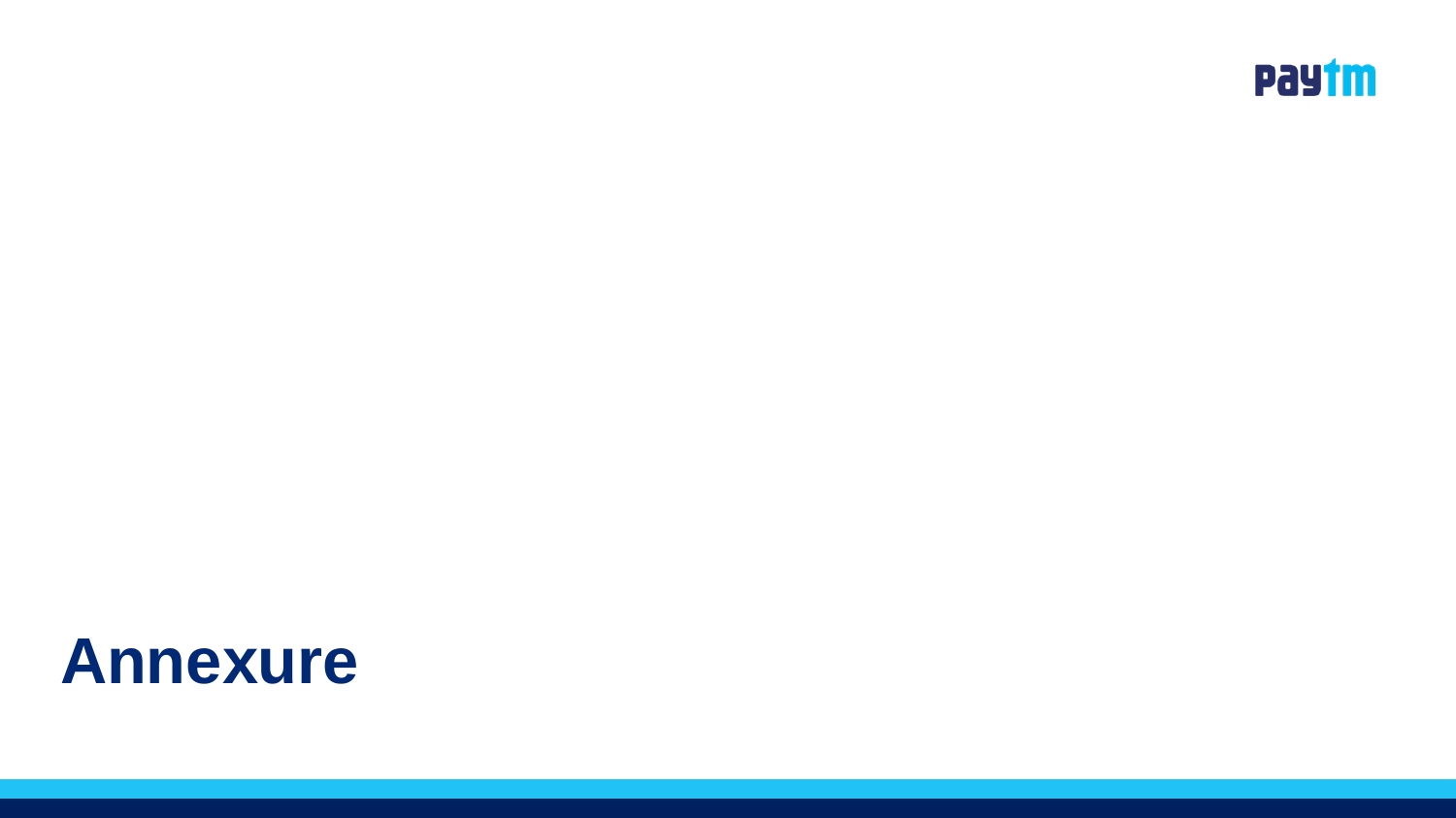### **Reconciliation of Non GAAP Measures** Adjusted EBITDA

![](_page_17_Picture_1.jpeg)

|                                                                                                           | <b>Quarter Ended</b>         |                       |                          |                            | <b>Half Year ended</b> |                              |                              |                 |
|-----------------------------------------------------------------------------------------------------------|------------------------------|-----------------------|--------------------------|----------------------------|------------------------|------------------------------|------------------------------|-----------------|
| <b>Particulars (in INR Millions)</b>                                                                      | <b>Sep-21</b><br>(Unaudited) | Sep-20<br>(Unaudited) | $Y$ -o- $Y$              | <b>Jun-21</b><br>(Audited) | $Q-O-Q$                | <b>Sep-21</b><br>(Unaudited) | <b>Sep-20</b><br>(Unaudited) | $Y$ -o- $Y$     |
| Loss for the period / year (A)                                                                            | (4, 735)                     | (4, 367)              | nm                       | (3,819)                    | nm                     | (8, 553)                     | (7, 211)                     | Nm              |
| Income Tax expense (B)                                                                                    | 20                           | 84                    | (76)%                    | 31                         | $(36)\%$               | 51                           | 43                           | 19%             |
| Exceptional items (C)                                                                                     | ٠                            |                       | $\blacksquare$           | (24)                       | nm                     | (24)                         | (80)                         | nm              |
| Share of profit / (loss) of associates / joint ventures (D)                                               | (66)                         | (196)                 | nm                       | (121)                      | nm                     | (187)                        | (162)                        | nm              |
| Loss before share of profit/(loss) of associates/joint ventures,<br>exceptional items and tax (E=A+B-C-D) | (4,649)                      | (4,087)               | nm                       | (3,643)                    | nm                     | (8, 291)                     | (6,926)                      | nm              |
| Finance costs (F)                                                                                         | 102                          | 83                    | 23%                      | 97                         | 6%                     | 199                          | 185                          | 8%              |
| Depreciation and amortization expense (G)                                                                 | 504                          | 490                   | 3%                       | 409                        | 23%                    | 913                          | 893                          | 2%              |
| Other income (H)                                                                                          | 481                          | 942                   | (49%)                    | 572                        | (16%)                  | 1,053                        | 1,924                        | (45%)           |
| Initial Public Offer expenses (I)                                                                         | 76                           |                       | $\overline{\phantom{a}}$ |                            | na                     | 76                           | $\sim$                       | nm              |
| EBITDA $(J=E+F+G-H+I)$                                                                                    | (4, 448)                     | (4, 456)              | nm                       | (3,709)                    | nm                     | (8, 156)                     | (7, 772)                     | nm              |
| Share based payment expense (K)                                                                           | 193                          | 189                   | 2%                       | 390                        | (50%)                  | 583                          | 294                          | 98%             |
| Adjusted EBITDA (L=J+K)                                                                                   | (4,255)                      | (4,267)               | nm                       | (3,319)                    | nm                     | (7, 573)                     | (7, 478)                     | nm              |
| Revenue from Operations (M)                                                                               | 10,864                       | 6,639                 | 64%                      | 8,908                      | 22%                    | 19,772                       | 12,151                       | 63%             |
| Adjusted EBITDA Margin % (N=L/M)                                                                          | $(39.2\%)$                   | (64.3%)               | <b>2511 bps</b>          | (37.3%)                    | (191 bps)              | (38.3%)                      | (61.5%)                      | <b>2324 bps</b> |